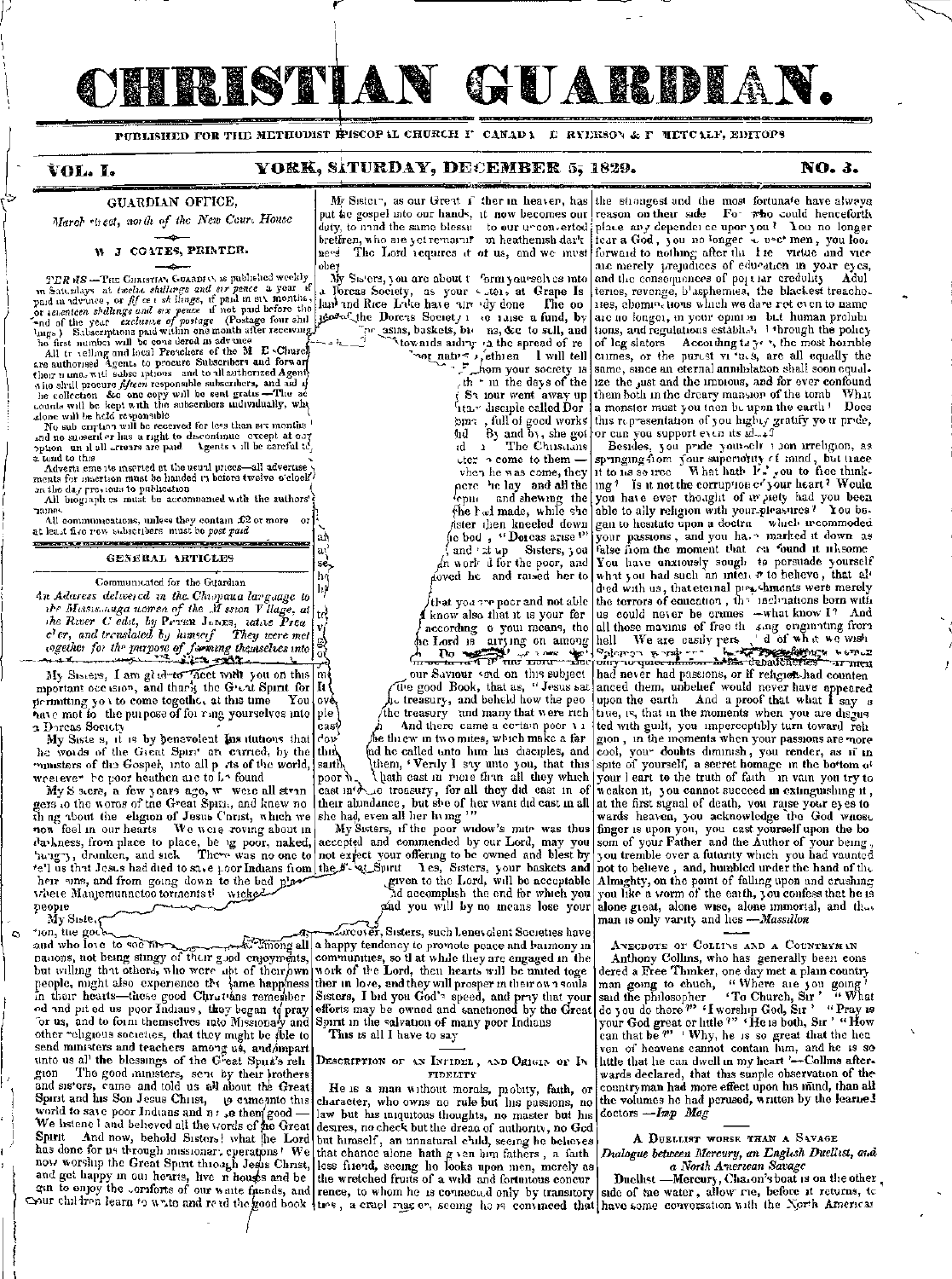as you conducted me to the shades I never saw have kept the best company in England? one of that species before, and am curious to know what the animal is He looks very gum -Pray, Sir, what is your name? I understand you speak Luglish

Savage  $-Yes, I learned it in my chuldhood, hav$ ing been bred up for some years in the town of New York, but before I was a man, I returned to my countrymen, the valiant Mohawks, and having been cheated by one of yours in the sale of some rum, I wished never to have any thing to do with them afterwards Yet with the rest of my tribe,  $I^{\dagger}$ took up the hatchet for them in the war against France, and was killed while I was upon a scalping party But I died very well satisfied, for my friends were victorious, and, before I was shot, I had scalped seven men, and five women and children In a former war I had done still greater exploits **My** name is the Bloody Bear it was given to me to de note my fierceness and valour

D-Bloody Bear, I respect you, and am much S-I will dance with<br>your humble servant My name is Tom Pushwell, dance all day long I c<br>yery well known\_at Arthur's I am a gentleman with more spirit and vigo by birth, and by profession a gamester, and a man nation, let us see thee b of honour I have killed men in fair fighting, in honourable single combat, but I do not undertand cutting the throats of women and children

-Sir, that's our way of making war s. Every nation has its own customs But by the grimness m your countenance, and that hole in your breast, I presume you were killed, as I was myself, in some<br>ecalping party How happened it that your enemy<br>did not take off your scalp?

D-Sir, I was killed in a duel A friend of mme had lent me some money, after two or three years, being himself in great want, he asked me to pay him, I thought he demand an affront to my honour, and sent him a challenge We met in Hyde park, the fellow could not fence I was the most adroit swordsman in England I gave him three or four wounds, but at last he ian upon me ance or our wounds, that as the ran upon me<br>
with such preventions of the put of my play,<br>
and I could not prevent that if the principle<br>
the lungs<br>
I died the next day, as a man of honour<br>
should, without any snivelling s clared his wounds to be mortal It is said that his wife is dead of the fright, and that his family of se ven children will be undone by his death So I am<br>well revenged, and that is a comfort For my So I am part, I had no wife I always hated marriage

S -Mercury, I won't go in a boat with that fellow He has murdered his countryman, he has murdered his friend I say, I won't go m the boat with that fellow, I will swim over the river, I can swim like a duck

MERCURY -Swim over the Styx<sup>1</sup> it must not be done, it is against the laws of Pluto's empire You must go in the boat, so be quiet

-Do not tell me of laws, I am a savage  $!$  I value no laws Talk of laws to the Englishman, there are laws in his country, and yet you see he did not regard them, for they could never allow him to kill his fellow subject in time of peace, because<br>he asked him to pay a debt The English cannot be so brutal as to make such things lawful

But how M-You reason well against him Comes it that you are so offended with murder who have massacred women in their sleep, and chil dren in their cradles?

S-I killed none but my enemies, I never kill ed my own countryman, I never killed my friend Here, take my blanket, and let it come over in the boat, but see that the murderer does not sit upon it or touch it, if he does. I will burn it in the fire I<br>see yonder Farewell I am resolved to swim over the water

M -By this touch of my wand I take all thy strength from thee Swim now if thou canst

S -- This is a very potent enchanter<br>me my strength, and I will obey thee Restore

vou, otherwise worse will befall you

for you. Surah, Savage, dost thou protend to be opportunity of bringing to light (for the purpose of mestimable value

Savage, whom you brought hither at the same time ashamed of my company? Dost thou know that I correction,) all the evils attached to the system they  $S = \hat{I}$  know thou art a scoundrel<sup>1</sup> Not pay thy

debts ' kill thy friend who lent thee money for

M -- Stop, I command thee No violence Falk to him calmly

S-I must obey thee -Well Sır, let me lnow what merit you had to introduce you into good tom pany What could you do ?

 $\mathbf{D}$  – -Sır, I gamed, as I told you -- Besides that, I kept a good table -- I ate as well as any man in<br>England or Tranee -

 $\widetilde{S}$  -Eat  $\vdash$  Did you ever eat the chine of a Freich man, or his leg, or his shoulder  $?$  There is ane eating ' I have caten twenty -- My table war al ways well served My wife was the byse

dressing man's flesh in all North " will not pretend to compare your

ிடி  $\mathbf{D}$  --I danced ver

est like a post<sup>1</sup> Has Meri enfeebling rod ? or art th awkwardness<sup>?</sup> It he w teach thee to dance in a seen I would make thee. But what else canst thou,

 $D$  --Oh, heavens<sup>1</sup> mu I do with this fellow? I h tol, and his shade seems i mine

 $M -$ You must answer your own desire to have a co He is not well bred, but he wil which you must hear in this pose well for you if you had He asked you what you could do daneing<sup>?</sup>

 $\frac{D}{D}$  - I sung vater weeably war whoop I challenge you to

thing but hes Let me pull out his to  $\overline{D}$  --The he given me  $'$ --and, also Pushwells<sup>1</sup>

M --- Ilere, Charon, take these two so ∕to your care Ilow far the barbarism of the<br>will excuse his horrid acts, I leave Minos նաև  $\sigma c$  . but what excuse can the Englishman The custom of duelling? An excuse this, that in these<br>regions cannot avail. The spirit that made him draw his sword in the combat against liis friend, is not the spirit of honour, it is the spirit of the fu ries, of Alecto herself To her he must go, for she has long dwelt in his merciless bosom

S -If he is to be pursuanting S<br>I understand the art of tormenting S  $S =$  if he is to be punished, turn bim with this kick on your breech boat, or I'll give you another I am is get you condemned

D-Oh my honour, my honour, to what infamy art thou fallen '

DIALCOULS OF THE DEAD

A praise worthy example  $-\Lambda$  paragraph is going the round of the papers, which announces that the Lord Bishop of Salisbury has intimated lis determi nation to ordain no gentleman to the clerical office who shall hold more than one living, or who will not, if the benefice he is to enjoy have connected with it more than five hundred parishioners, employ .<br>We a curate to assist him in his important labours

rejoice to find that Dr Burgess is setting such an example to his brethten, an example which we trust they will not scrupt to imitate This will prove a more effectual means of removing the causes of com plaint among the orders of the clergy than the es M --I restore it, but be orderly and do as I bid tablishment of societies such as that to which we have adverted We hope the Right Rev Fathers ous tribes and nations, to which this institution has D -Mercury, leave him to me, I will tator him in God, who have patronized the latter, will lose no thus been the instrument of bunging advantages of

It is in their power to do much to vards, Sunport ridding the church of her idle and sorded shepherds, for whose continuance within her pulpits they are asking thee for it<sup>t</sup> Get out of my sight or I will held responsible If they do not exercise that<br>duve thee into the Styx In vun do we deploid national formality, and tton nominal Christianity, while so much inefficiency and supineness is found in those who have the spiri Talk we not of the tual charge of our parishes benefits of a national religion, and a state paid cler gy, until we have universally, in the establishment, pastors who shall feed the people with knowledge and 'understanding Until this be the case, the and 'understanding Until this be the case, the<br>Church of England does but recard the advancement of religion, by occupying stations which would, did she not exist, be efficiently supplied by the Dissen ters, and by appropriating resources which might be between the specifical systems of the disposal of the public. Every church in which

here is not found a pious, zealous, labonous minis er, stands a stumbling stone in the path of Chris anity, and a formulable obstacle to the march of ational morality - The World

It is said of the excellent Lord Chief Justice Hale, the state of the content from other washed rane,<br>that he frequently invited his poor neighbours to din<br>der, and made them sit at table with himself If any of them were sick, so that they could not come, he would send prov sions to them, warm from his own table and he did not confine his bounties to the pool of his own parish, but diffused supplies to the neigh bouring parishes, as occasion required He always<br>treated the old, the needy, and the sick, with the ten He always derness and familiarity that became one who consi dered they were of the same nature with himself and were reduced to no other necessities but such as he himself might be brought to

Lay not up money, but bestow your Charities while you have the means, or God, may verrove them from you When Mr Baxter lost a thous and pounds, which lic had laid up for the exection of a school, he used free that the contrast of the contrast of the characteristic dependence of best to be characteristic dependence of best of the characteristic state. towing, and considered himself as culpable in some degree for having so long delayed the performance of a good action, and suffered his benevolence to be<br>defeated for want of quickness and diligence hot. (the

How to enjoy earthly blessings -THRIE things are necessary to enjoyment of earthly blessings, first, a thankful reflection on the goodness of the Giver,-secondly, A deep sense of our unworthi ness, thirdly, a recollection of the uncertainty of<br>long possessing them The first would make us grateful, the second, humble, the third moderate

A Christian's constant employment -WHEN a lone, he has to watch over his thoughts, in the ay, to watch over his tongue

فاستحقت فالمتعاذ o <del>ana T</del>ourna) AMERIC AN BOARD

The following paragraphs are copied from the very interesting conclusion of the last report, of the prudential committee of the American Board of Commissioners for Foreign Missions

In boking back upon the transactions of the year past, the committee can confidently say, that never before have there been so many encouragements within a single year

The number of learners, in the schools of the missions under the care of this Board, has greatly increasel The number of readers of the holy<br>Scriptures as of course multiplied, and preparation is made for their being multipl ed hereafter to an indefiniteextent

Punting establishments are at work, sending forth their publications by thousands, weekly, among vari Franslations principally of the

 $\overline{\phantom{a}}$ 

18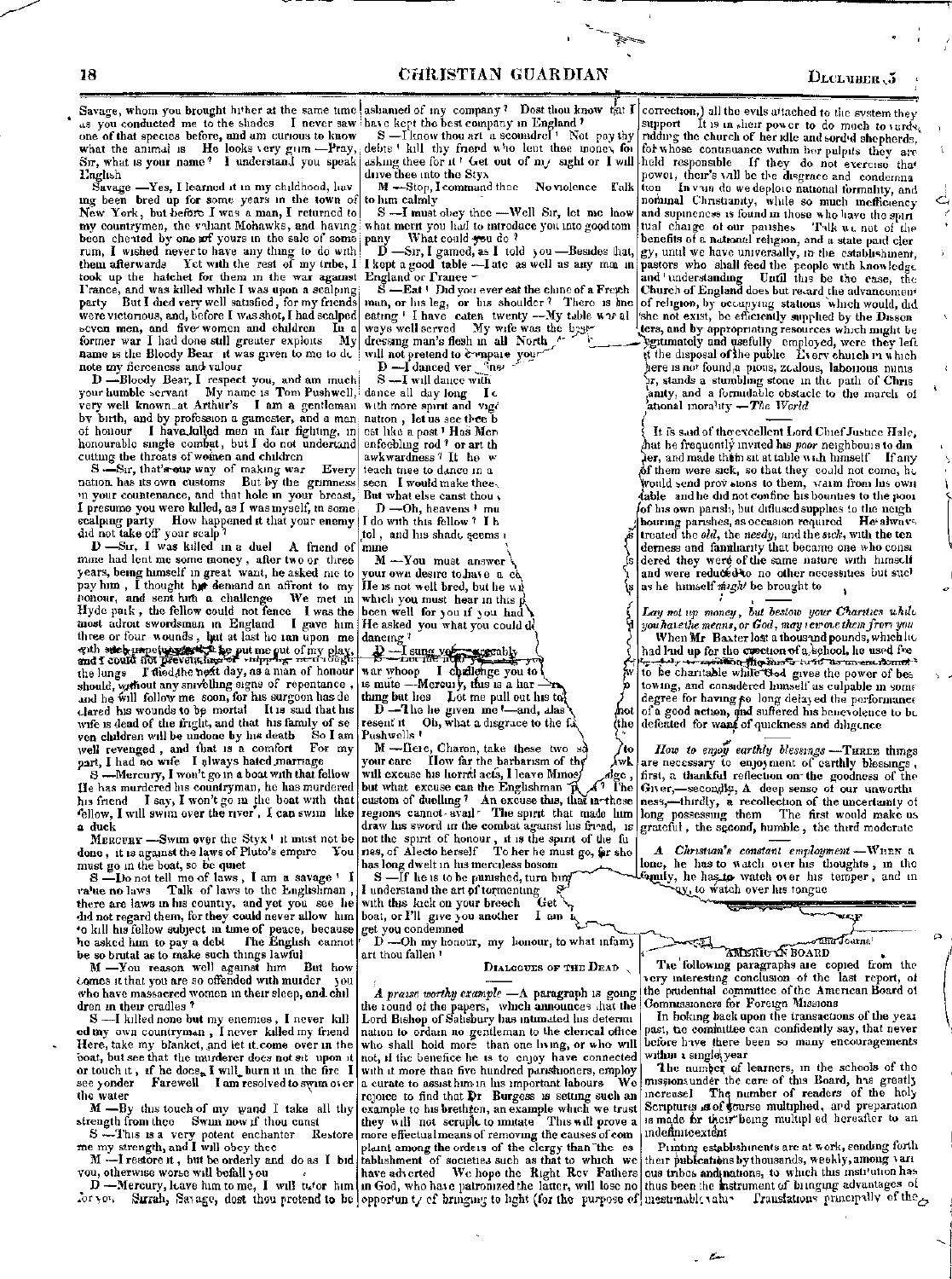Scriptures, are made, and making, by the missiona ries of the Board, into ten languages, epoken by hea The influence commencing in this manner, thens will become widet and deeper, till it shall be swal lowed up in the universal prevalence of tiuth and roliness

Good tulings from Burmak -An extract of a let ter from the Rev J D Knowles, of Boston, to the Rev N Davis, of Philadelphia, contains the subjoin ed cheering intelligence -

"We have had glorious news from Burmah Nme more have been baptized at Muslameing making thirty in the year 1828 Moung Tha ha was ordern ed at Mauhmeing, Jun 4, as pustor of the church at Rangoon -Thus have we a church of converted heathens in Burmah, with a converted heathen for a pastor<sup>1</sup> O how must the blessed spirits of Whee lock, Colman, and Price, and Mrs Judson, rejoice, abbe to form a circuit, and establish one or two mis if they know, as doubtless they do know, that the cause of Jesus is triumphing in Burmah' Five mo, have been baptized at Tavoy, among whom are  $t_1$ Karens More labourers are loudly called for us pray for them." T,

MORAVIAN MISSIONS

According to the most recent returns, the my<br>sions of the United Brethren now comprise 39 setting ments, 192 missionaries, and 40,000 converts these settlements 7 are in the Danish, and 14 in the Bruish West Indies, 3 in South America, 3 among<br>the Indians of North America, 3 in Labrador, in Greenland, and 5 in South Africa And of the<br>converts 35,629 are negroes in the West Indies 259 Indians, 753 Esquimaux, 1690 Greenland

It may be interesting to our readers to know from b It may be interesting to our reasons to their mission fund<br>what quarters the income of their mission fund<br>is derived. We therefore subject the following items from their general account for 1827

| Conections in the semements of the  |   |  |                              |  |
|-------------------------------------|---|--|------------------------------|--|
| Brethren                            |   |  | 5,136,00                     |  |
| Additional benefactions             | ٠ |  | $0.266~00^{17}$              |  |
| $\Gamma$ rtends on the continent    |   |  | $4,800,00\zeta$              |  |
| Friends in Great Britain            |   |  | (16,695,00)                  |  |
| Triends m North America , <i>T'</i> |   |  | - 8.45 <del>1.1</del> 000 ปี |  |
|                                     |   |  |                              |  |

\$37,524 00

Of the noble sum contributed by the British Christians above \$15,000 was from the London As sociations from the Edinburgh and Glasgow As Among sociation, nearly \$4,000 were realized individual contributor we had the satisfaction to ob Sorve the name of Mig Hannah Moore, for a subscription of £2, and a donation of £5 Nothing can be l tur be for conceived more ennobling to the Christian character<br>than the devoted zeal of one class of Christians, which, contrary to the usual state of things, has so<br>perfectly inspired the confidence of another and distant class, as to dispose the one to make the other the almoner of its bounty to  $50<sub>1</sub>$  vast an amount -Phil Rec

CHEROKEE MISSION The Rev Mr McMahon writes as follo We have lately and row

Connasag which we<sub>l</sub>

 $\circ$ 

very serious meetings I dedicated 49 personsh holy baptism-38 adults and 14 mfants, all, Helieve, natives Infrcen were received into the society on proba uon, among waom was Miller, he United States nterpreter, a man of respectibility in the nation,<br>and I hope he will be useful to the church of Christ<br>among his brethren the Cherolecs Thirty eight were also haptized at the other dmp meeting, and 15 received into the church, and a goodly number<br>at both meetings professed to ind peace to them troubled souls by faith in Christ The russionaries were all present at the second meeting, in good and every eminence,—every brook and every rives were all present at the second meeting, in good and every eminence,—every brook and every rives health and fine spirits The ch is a travelling preachcr His hame is little Wolf He is a man of deep piety, sold mind, and great Level for the salvation of the therokees Indeed ety, both as residents and as pilgrims, yet the Scrip must afford

and confidence of all who know hun could have been brought forward last year, but as whose duty it is to be always active in the cause, he is a man of family, and our means of supporting the mission in this nation were so very small, I was afraid to give him any encouragement in that

wny Only \$1,600 were appropriated for the Cherokee missions under our superintendence and this sum supports ten missionaries, seven preachers, and three interpreters, (four of them married men with families,) including all their travelling expen ses, and also the expenses of the supermendent

I would further remark, that out of the seanty means which we have heretofore obtained for the support of this mission, we have given fifty dollars ear, in books, to the Cherokees, but this I have a year, in books, to the chemically, the alleged in the definition of the deliars in that way ols in the valley towns, above the moun

**THE EAST**  $\widetilde{E}$ sq, a late traveller in<br>[ept 18, 1829 — The first Ahich it was my lot to vis pt, and it was, of course,<br>
d the banks of the Nile, of which Moses was ta of Pharoah-to traverse oss the Red Sea to the d captive Israelites were an additional interest in with its Scriptural history, Government of that country, in the hands of Mahomedans,  $\overline{\textbf{f}}\textbf{y}$  is rejected, and its professors dities and oppressions Accord ion of the Scriptures is extremely Nevertheless, masmuch as there of professing Christians, of the os, Maromteg &c having religious (of the Scriptures among them might the of difficulty, and from them it might (readily pass into the hands of those who try  $\overline{\phantom{a}}$ otherwise inaccessible, while, in conse ns themselves, it may be said that the Scrip  $\hat{\bm{\mathsf{p}}}\text{resented in a language in which they could}$ trly read, would be likely to effect as great a change among them as among those who profess not the faith, for scarcely any thing can be con ceived tore remote from the simple purity of Chuis tianity tan the rites, ceremonies, and dogmas, de signate by that name in the East quatries that I next visited, and which may

etated together on this occasion as one, alestine and Mesopotamia, possessed a for Scriptural interest than even Egypt Sgazing on the walls and towers of Jerusa<br>rossing the brook Kedion by the pool of

of these Siloam,-treading the Mount of Olives, and enter ing Bethany and Bethpage, Bethlehem and Naza -who could be ind flerent to the Sacred Vol reth.– ume that recorded all the events of which these spots were the scenes and witnesses 7--- If I bathed myself in the waters of the Jordan, or lingered on he shores of the Dead Sea,-If I hung with de light on the glorious prospects from Lebanon, or reposed among the bowers of Damascus,-in short, whatever path my footsteps traced, whether it led me through the runs of Tyre and Sidon, or the fields and vallies of remoter solitudes, every rock homedars and though tnete are not wanting pro fessing Christians in considerable number and vari-

Little Wolf rhem, and so In the vigilance is exercised by those that they correspond exactly with the description given by the prophet, when he speaks of the "shep<br>heres that sleep" while the fold is in danger, and the<br>"watchman who slumber" while the citadel is invaded In Mesopotamia, the darkness is even greater, stıli At Ur of the Chaldees, the birth place of Abraham, and over all the country beyond the great aiver Euphrates, Christianity is less and less to be found, even in name, and still more remote from its original purity in character, so much so, that there is one sect, who consider themselves to be in some degree Christians, as they profess to follow a gospel of St John but their claim to that appellation may be judged from the fact of their actually paying divine honours to Satan, and quoting a passage of their Gospel in their defence The awful ruins of Nineveh and Babylon stand upon the banks of their respective streams, the Tigris and Euphrates, in all the silent gloom of utter desolation and traversing their vast remains, with the scriptural description of their grandeur fresh in my recollection, it was im possible not to feel all the sadness which character ised the captive Israelites of old, when, instead of singing the songs of Zion, as in happier days, they hung their harps upon the willows, and sat themselves down by the waters of Babylon and wept

In passing from thence into Persia, there was not nuch improvement, although there a ray of hope behold the stupendous had began to illumine the general darkness In m of which, it is at least every part of that country, the European character id captive Israelites were is so highly respected, that almost any measure coming from Europeans, and Englishmen especially, would be sure to meet with less resistance than e state and condition of the in any other part of the Mahomedan world While those Scriptures were still Persia is therefore, quite as destitute as all the other countries of Asia, in a moral and religious sense, it appears to me that it offer a less obstructed channel for the introduction of a great change in this partic ular respect, than in any other of the surrounding States I may add to this general assertion, a fact which came under my own personal observation, and which tends to show what might be done in Persia. Av undergroup men and the measures. The Rev Henry Martyn, whose name must be familiar to most of you, and whose character stands high wherever his name is known, was in Persia just pre vious to the period of my passing through that coun and at Shiraz I met with several mollahs, or teachers of the Mahomedan faith, from whom I of the degraded and corrupt state of the learnt that Mr Martyn's life and conversation had produced the most surprising effect, in softening the usual hostility between Mahomedans and Chris tians, that the most learned Muftis had conversed freely with him, on points of faith and doctrine, and that they had come to the conclusion, that there were not such insuperable barriers between them, as they had at first conceived Such a step as this is most important-because from the moment those who are in error can be brought to listen patiently to the truth, hopes may be entertamed of its final triumpth for, as Milton has beautifully observed, "though all the winds of doctrine were let loose upon the cartli, so truth be among them, we need Let her and falschood grapple who ever not fear knew het to be put to the worst in a free and open. encounter <sup>?</sup>

> From Persia I proceeded to India, and there I re named as a resident for several years It might be expected that in a country so long under our do. minions as that had been, the same backwardness with respect to the spread of truth and sound reli gion would not have been observed, but I regret to say, that while in India the reign of superstition is more widely spread, and more teimble in its cegrading effects, than in any of the countries I have yet mentioned, the obstacles thrown in the way of those who are impatient to substitute a better order of things, are quite as great as in either of them Let me mention only one or two of the revolting practs ces which their superstition engendered, and still up holds, and you will then see what a vast field a hun dred milhous of beings so immersed in darkness must afford for British benevolence, and Christian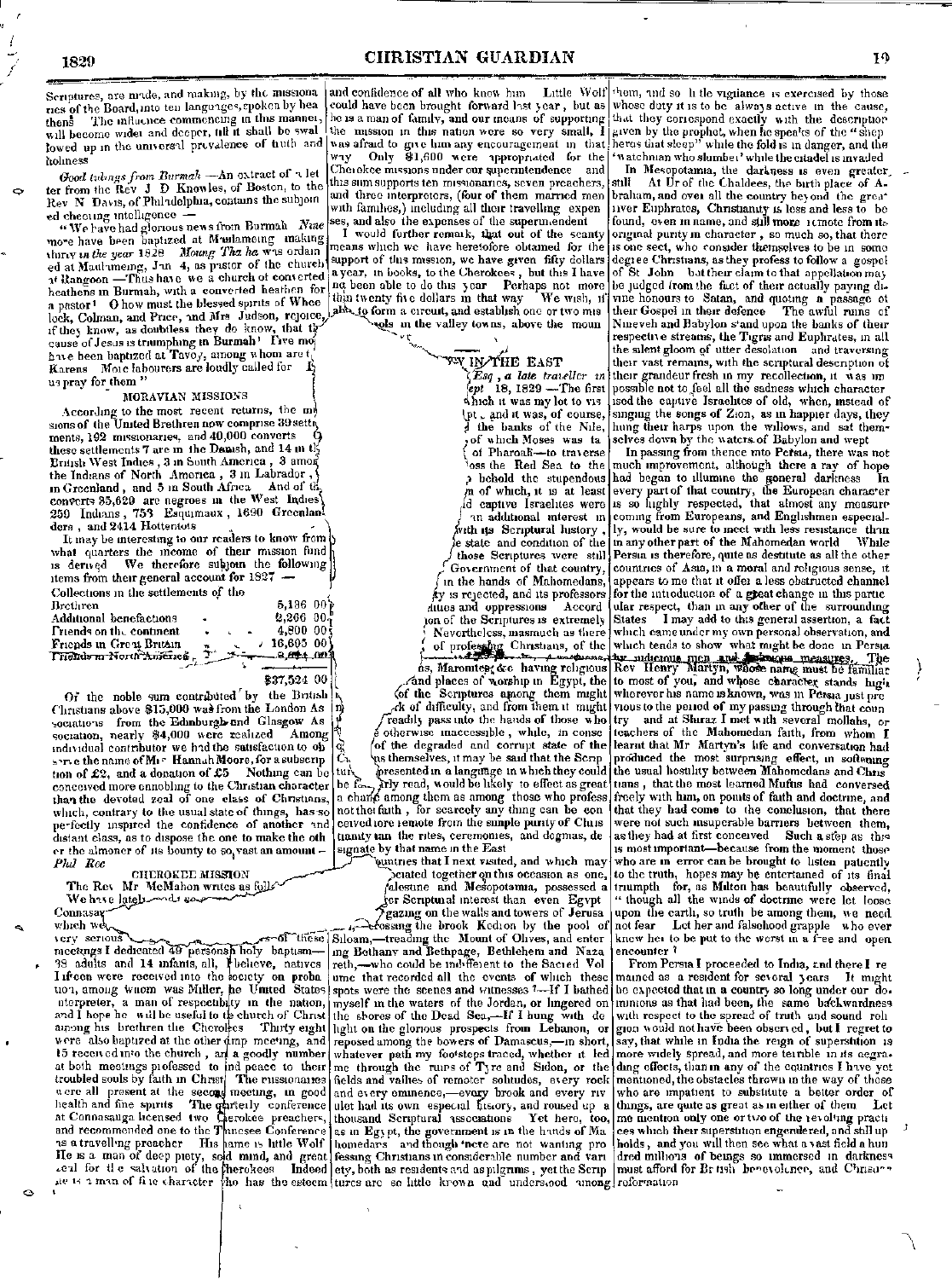CHRISTIAN GUARDIAN

DECLYDER 5.

Ò

The most popularly known of these Indian rites is that of the burning of the Hindoo widows on the duneral piles of their husbands to such a frightful extent is this carried, that, in the equrae of ten years, according to a Parliamentary Report made on this subject, nearly ceven thousand Indian widows were burnt alive ' Even if the practice were un doubtedly enjoined by their sacred books, and were always performed voluntarily, there is something in it so revolting to humanity that it ought not to be bermitted, but trests upon very doubtful authority, of the Brahmins having written several works to show that the practice is at least optional, and of comparatively recent date and in by far the great er number of cases, it is not voluntary, the parties being diugged with optates, deluded by priests, and<br>termined by threats. into compliance In addition terrified by threats, into compliance to this, they are frequently bound down with cords and ligatures to the funeral pile, so that their escape would be impossible, however much they might de sire it and in those few instances in which the partics have been left unbound, and have leaped off the pile as soon as the flames began to envelope then slender frames, they have been most inhuman ly serzed by the fananc bystanders, and flung back again into the flames, with their scorched and man gled I mbs dropping from off their bod es, thus ex piring amidst the most horrid and protracted tortures that the human imagination can conceive And all this, under the sanction, by the authority, and with the countenance and protection, of a Government calling itself Christian, that of the East India Com pany

The other abominable rite of which I shall now speak, (for I confine myself to the two prominent of es, although there are a hundred that might be de tailed,) is the Pilgrimage to Juggernaut This is the name of an idol which is worshipped at a place called Poorce, on the sea Coast of Orissa, between Madras and Bengal, and to whose shrine pilgrima ges are made from different parts of India The lives annually sacrificed to this monstrous idol sur pass all credibility, but it may industriate it and the substant to say<br>that the approach to the temple and contract to say<br>that the approach to the temple are university for at<br>ty miles on all sides round, by the mangled pany make these hornd and revolting rites a source<br>of pecuniary profit to themselves? Nay morethey receive all the immense revenues ansing from the fees and tribute paid to the idol, themselves de fraying the cost of his maintenance, providing him with meat and drink and clothing, and keeping up an establishment of courtezans and prostitutes, for<br>the service of the priests 'There is besides a body of Pilgrim hunters, under the name of Pundas and Purharees, whose especial business it is to go a broad all over the country, and traverse it in every arrection, in search of pilgrims, for the purpose of bringing them in comparies to Juggernaut These pilgrim hunters are actually paid, at a fixed rate per head, for every fresh vietim they can bring ' They accordingly extend their excursions for hundreds of miles from the bloody and revolting scene, and, wherever they find a man who has a sufficient sum of money in his possession, the hard earnings, per haps of years of industry and frugality, they seize on him as their victim, persuade him to leave his wife and family, and go on a pilgrimage to Jugger<br>naut He quits his home, with the promise, per haps, of a speedy return but, alas' the hom for re crossing the threshold of his cottage never arrives He is led, by those delusive guides, to the idol and<br>his car In the expense of his journey, in fees, and in the premium or head money, every farthing<br>will be exhausted, he enters the Temple, joins in the horrid din of its filthy and brutal uproar, comes out of it pennyless, and, before three days are pass ed over his head, perishes for want, in the very pie cincts of the Temple, where thousands are annual ly expended in the grossest sensualities, and the whole plain, for fifty miles round in every direction, is hterally whitened with the bones of the victims taus offered up as sacrifices to this most monsurous of all superstitions

# **MINISTERS' DEPARTMENT**

The importance of human learning to a M.nister, may be argued from the nature and entent of the work to uhich he is called

Some professions and occupations require much less knowledge than others, but there is perhaps no function which requires 90 much, as that of an Whoever reads the Bible with the able minister least degree of attention, must be sensible that there is every kind of knowledge laid up in it, natural historical, moral, civil and other kinds of knowledge, as well as that which is more immediately theolo gical or religious Now it is the work and business<br>of an able numste not merely to read and meditate upon the several things which are contained in the Bible, in the capacity of a private Christian, add for his own particular advantage, but it is h vince to explain and illustrate to others the which may be hard, to be understood cause of God and title against the pose it, and to seek out is well as arguments, v herel, tiu hs of God may be med thu us of coording to the theory without a considerable correction of  $\frac{1}{2}$ pected by inspiration, how,<br>in the diligent use of the may furnish us with for that shew the desirableness and knowledge, from a view of ti of the ministerial work. mind, it must be, I think, st arduous did the work appeal apos le, that he cried out, uh,  $things$ <sup>?</sup> But perhaps a may be  $\overrightarrow{1}$  of  $\overrightarrow{6}$  and it certainly is endo ments, and all our acqu from him, nor will either the one any avail, without his influence as if knowledge is necessary to a ma not pursue after it? And if wears?<br>order to communicate transfer in common sense teach us to use the b are in our power, sich as appear to to answer the end? May we not as walk without feet, to speak without a to perform the various functions of life withou as to work without means, or means, which adapted to the end? We know that the gi can effect his own purposes without any me he did in creation, when he only spake and done, or by means the most inconsiderable) of the probable, as when our blessed Lord restores with to the blind by applying clay to his eyes, yess it is common, having given to men various powrs, and directed them to improve and use them folvarious purposes of human life and religion, it mu<sub>y</sub> μŗ duty so to do, and it is in so doing, we m the divine concurrence and blessing -Rev

A MINISTER should labor with diligence

He that thinks the work of the Christian Minist s an indolent employment, knows nothing of the reproach my rue hature of <sub>t</sub>t Every part of your work requires Brethren, the time is short, your work dılıgence is great, and without the greatest diligence you will never be able to accomplish it . Consider moreover the vast importance of the work before you, you are to treat with men about the affairs of their never And are matters of such infinite imdv.ng/soulsportance to be trifled with  $\ell$  By no means. An indolent minister is a tridy contemptible character We st ould consider that our Mastei's eye is always upon us, he sees if at any time we indulge an in dolent temper, and is much displeased with it would thou were't either cold or hot John ix  $4^{\circ}$  of him that sent me into the world, v hilst They are often mind with 'disagreeable circum it is called to day, the right cometh when no man ean work Do we profess to be the servants of lignous education, pety, and the fear of God, that<br>Christ, let us copy then the example of Christ, and makes the fairest interitance, the noblest  $\approx$  coss vaik e en as he also walked - Ret  $R$  Day

Archbishop Williams once said to a fitend of his "I have passed through many places of honour and trust, both in church and state, more than any of my order in England these 70 years before, yet were I<br>but assured that by my preacling I had converted<br>but one soul to God, I should take therein more spi<br>runt joy and comfort than in all the honours and offices which have been bestowed upon me

How pecuharly placid must the mind of Dr Watts bave been, when r the prospect of death he said, ' I bless God I can he down with comfort at might, unsolicitous whether I awake in this world or another"

# PARÉNTS' DEPARTMENT

IT IS THE DUTY OF EVERY PARENT TO EDUCATE HIS CHELDREN Is The source of livest that it is solved to someone of the contracted you, ye shall lay a year's next can get shall commanded you, ye shall lay of olidren -- Deut vi<br>shall contract on are the means the one by use plucati

present and more to hake our natural faculty of reason<br>other by precept to hake our natural faculty of reason<br>in the better and the sconer to udge rightly bett central enor good and evi' -- HookEs

Give with a liberal hand the Loon reourced.

The food sufficient, and so mich desired,<br>The food sufficient, and so mich desired,<br>I ead them as Israel's Shepherd led his flock

For twin's interest subplier that is a more.<br>To living streams that issued from the rock<br>Unfold to them the treasure as of truth<br>The lamp of age the beacon dipht of youth<br>Teach them to live that they may learn to did

Teach them to live that they may rearn come.<br>And breathe the sweets of minortality,<br>But higher still their errant footsteps bond,<br>Lo Hini who reigned on earth the cluditions frie id

To neglect the education of our children is to re fuse to retrench that depractly which we communi cated to them Suppose the Scriptures had not spoken expressly on the subject of original depravity, yet it would argue great supidity to question it<br>As soon as infants discover any signs of reason, they discover signs of depravity, and their malice ap pears as their ideas unfold themselves Sm in them is a fire at first concealed, next emating a few sparks, and at last bursting into a great blaze, unless at bo-<br>prevented in time. Whence do they derive so great prevented in time Whence do they denve so great<br>Van infection? Can we doubt it, my brethren? They derive it from us, and by communicating our nature we communicate our depravity It is inpossible, being our cludion, that they should not be depraved, as we-are, for to use the language of scripture, their 'factors are Amorites and then mothers are Hittites,' Ezek xvi 13 Here I wish I could give you some notion of this mothfying mys tery, I wish I could remove the difficulties which pievent your seeing it, I wish I could show you what a union there is between the biain of an infunt. and that of its mother, in order to convince you that sin p isses from the parent to the cluid<br>What! can we in cool blood behold our children

in an abyss, into which we have plunged them , can re be sensible that we have done this evil, and not

g<sub>1</sub>to relieve them? Not being able to exacent, shall we not endeavour to ren-Lyvy\_depravity, dis. mro

ra∕I ought to

Arvenths you feel, all the tears vou shed, an all the sighs you utter Me thinks, every time jou cry, you acprove me for my<br>tasensibility and inistice At least, it is right, that as I acknowledge hyself the cause of the evil, I should employ mysif in repairing it, and endeavour to renew your natue by endeavouring to renew mv own

To neglect the ducation of our children is to be wanting in that tenterness, which is so much their<br>due What can we do for them? What inheri due tance can we transfit to them? Titles? They are often nothing but mpty sounds without meaning<br>and reality Richs? They often 'make them Let us think, and reality  $\frac{1}{2}$  of his chief one mast work the work, says he, says and flyway,' Prot xxm 5 Honouis? stances, which poisn all the pleasure It is a le sion, that we can leve our formlies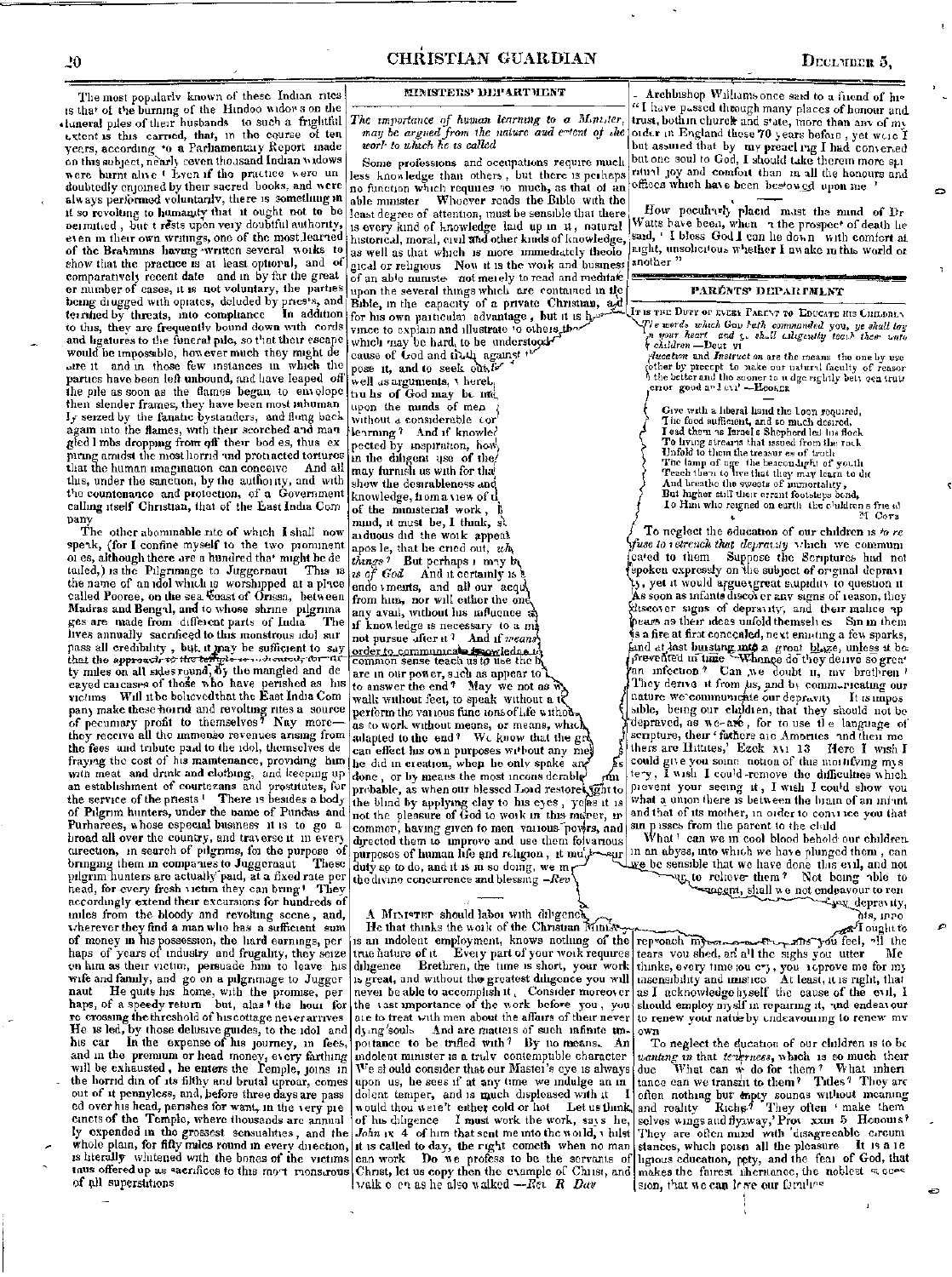of a dying parent, when in his last moments the soul seems to be called to detach itself from every wordly concern, and to think of nothing but eterni ty, it is that which has our children for its object A Christian in such circumstances finds his heart huded between the family, which he is leaving in ti e world, and the holy relations, wh ch he is going to meet in heaven He feels himselt pressed by tu ns between a desire to die, which is most advant tageous for him, and a wish to live, which seems mest beneficial to his family HL-says, 'I am 11 a strait betwint it o, having a desire to depart, and to Strate occurrence of assume a cessive to depart, and to<br>be with Christ, which is far better, nevertheless, to<br>abide m the flesh is more needful for you,' Phil 1<br> $3, 21$ . We are terrified at that crowd of dangers, in which we leave these dear paits of ourselves The perils seem to magnity as we return from the another while we tremble for their salvation brethern, can you think of any thing more prop to prevent or to pacify such emotions, than the pracy acc of that du  $\vec{y}$  which we are now pressing as all solutely necess  $\iota \iota y^T$ . A good father on his death be pass on the same dispositions to his children as Jesus Christ adorned himself with in regard to his discr bles runnediately before the consumation of that rest sacrifice, which he was about to offer to the as affected with the dangers to which his dear disciples were going to be exposed Against these I irst, he remembered the care which he had taken of them, and the great principles which he had formed in their minds and, secondly, he observed that shadow of the Almighty,' under which he had ested thy name unto the men which thou gavest<br>the While I was with them in the vorld, I kept hem in thy name, and none of them is lost but the con of perdition. They are not of the world, even<br>is I am not of the vorld, 'John  $\sim$ ut 6, 12, 16. This<br>is the first reflection. 'Now I am no noise in the<br> $\sim$ uld-hartaceng. Even through there with name those<br>Holy Patter whom thou hast given me, that they may be one, as when area last given me, that they may be one, as we are I pray not that thou shouldst take them<br>out of the world, but that thou shouldst keep them<br>irom the evil Sanctify them through thy truth, trown the evil sainting them allongs in each that they also, whom<br>hot hast given me, be with me where I am,' ver<br>11, 15, 17 This is the second reflection<br>Those two reflections are impenetrable shields, ths ex.

prep atten). and a parent should never separate them Would was spin you be in a condition to oppose the second of these establish hields against such attachs as the gloomy thoughts ast now ment oned will make upon your hearts on that day in which you quit the world and levie your grunng thrones by their charms, rendered their at children in it? endeavour now to aim yourselves the shado v of the Almighty? Inculcate his fear and his love in their lear's Would you be to say as Jesus Christ did, 'Holy, E hat they whope to

they may be<br>tame? P

enable you then or savhave given them dy word, they are not of the world, even as I am not of the world '-Sawim

It is recorded of the mother of the celebrated Dr Doddinge, that she taught him the rudiments of Scripture history from the dutch tiles round their fire place He attributed his first serious impres sions to this circumstance, and would often record mend the practice to Chustrui parents

A Clergyrian, who is now fulfilling the duties of instantine with fulfillness and punctuality, was asked, when examined for orders by the bisnop s chaplain, whether he had made divinity his study? The replied, that he had not particularly study of the Script CENTLEMENS' DEPARTMENT<br>
"but," said he, " my mother taught me the Script" and the Script of A dAN IN PLACE<br>
"but," said he, " my mother taught me the Script" a

If any wordly care may lawfully occupy then nd approved, ordained, and desired to preach before of obliging then particular friends, or those whom he bishop

The excellent mother alluded to, in writing to ano ther of her sons on the birth of his eldest child, says, "Give lum an education, that his life may be useful teach him religion, that his death may be happy?

# **LADIES' DLPARTMENT**

" Mind mind alone bear witness ear'll and heaven,

The living fountain in itself contains<br>Of beauteous and sablime ' Here hand in hand

Sit paramount the Gruces-

An Accomplished Woman can never become an object of neglect she must always temain an objeet of distinction amongst her acquaintance When she vas young, she might please more, but as e ven then she pleased chiefly by her mind, she will The discerning

regime to please still The discerning<br>The discover in her, beauties which<br>effage, not the ravage of sick<br>of discharge of sick

of the supernorty of her<br>
for the supernorty of her<br>
for the and sweetness, are uon of all things else, ence when they lose men of grace which Wisdom all not appear with less shall cause that head to fory which she shall de ason's eye recente new for rather, according to being found in the way  $\boldsymbol{\mathit{I}}$  or dyce

hles in promoting Christianity ch from our manners, none as female intercourse - Ff their company, we become ef temper, and a negligence of die , our sessations are less deli mote brutal Who has so many<br>reart as a woman ?- What influence <sup>2</sup> By means of a connection the  $\epsilon$ , an intercourse the most familiarof words, the eloquence of tears, an host lovely and always placed in view a thousand opportunities of removing is, of fixing impressions, of engaging the insinuating goodness - The gospel<br>per a large proportion of Europe, and several countries where it prevails to this day, chiefly by women, who, not satisfied with tractions subservient to their religion, and drew over

Fements, munorialized in history wate insiances of this sanctified influ e, unknown to the world, but recorded<br>a of God's remembrance " And if, my example succeeds in the conversion of

of a spand from preligion, shall it not be effectual to The change of the state of the state of the change of the change of the change of the change of the change of the change of the change of the change of the change of the change of the change of the change of the change of ties ?- Shall it not advance godliness, where it is already found ? Warm it where it is chilled ? Pol (sh it where it is rough? And Finish it where it as oudmed ?

And how is all this to be accomplished ? Not by eccentric efforts—not by starting out of your spacre, but by exemplifying religion as you move orderly in it—not by preaching, but by living—addressing the<br>eye rather than the ear—employing the eloquence which flows from subjection, conversation, chastity,<br>and fear--the manner in which you adorn yourselves --the models you design to unitate  $-Jay$ 

# GENTLEMENS' DEPARTMENT

they look upon s men of worth, than to procure wealth and honour for themselves To an honest mind the best perquisites of a place are the advantages it gives a man of doing good

Those who are under the great officers of state, and are the instruments by which they act, have more frequent opportunities for the exercise of compassion and benevolence than their superiors them These men know every Litle case that is to. selves : come before the great man, and if they are posses sed with honest minds, will consider poveity as a recommondation in the person who applies himself to hem, and make the justice of his cause the most powerful scheiter in his behalf A rian of this tember, when he is in a post of business, becomes a blessing to the public he patronizes the orphan and the widow, assists the friendless, and guides the ig norant, he does not reject the person's pretensions, who does not know how to explain them, or refuse doing a good office for a man because he cannot<br>pry the fee of it In short, though he regulates lumself in all proceedings by justice and equity, he finds a thousand occasions for all the good-natured offices of generosity and compassion

A man is unat tor such a place of trust, who s of a sour untractable nature, or has any other passion that makes him uneasy to those who ap Roughness of temper is apt to dis proach him countenance the timorous or modest The pioud man discourages those from approaching lum, who are of a mean condition, and who most want his The impruent man will not give him assistance self time to be informed of the matter that hes be fore him. An officer with one or more of these un becoming qualities, is sometimes looked upon as a proper porson to keep off impertinence and solicita tion from his superior, but this is a kind of meit that can never atone for the mustice which may ery often anse from it - Ad.uson

FRIENDSHIP AND LO E ESSEMBAL TO DOS ESTIC HAPPINESS "With rapture I've gaz d on the face of a friend, With rapture The grad of the same rate of a triuma,<br>
Non-low-last conduct the same in the section of the section of<br>
Was ever so 167 or p could lend<br>
Fo the harp of my feeling its heav nitest tone<br>
In the bowers of afflue As the beam of the heavens on a summer ray's wede,<br>Let the beamings of sympathy sport in this minimal.<br>And truth and intelligence-live in its strain.<br>And then sacred I rendeling call forth from our hearts<br>I he farest sens And let the whole range of our intercourse prote,<br>That world of endeLrnient thy presence imparts."

ົດ ແ

Better is a dinret of herbs where love is, than a stalled ox and hatred therewith; or, in other words, it is, better to have a moderate competency with the pleasures of mutual love, and an agreeable inter course with those whom we value and esteem, than vast accumulated wealth joined to profusion and extravagance, together with that hatred, stufe and envy, which so frequently accompany them There is not perhaps a set of beings more unhappy than those we, falsely, term the great, whose pornp we see, but do not know then sonows, so true is it, that a man's riches do not, consist in the abundance, not in the quantity, but in the quality of what he pos sesseth Sensible was the reply of the philosopher to the reproach cast on his small cottage Small as it is, said he, would to leaven I could fill it with<br>real friends<sup>1</sup> The highest sensual gratifications (and so the voluptuous man lumself will own) quick ly pall the appetite, unless heightened and improved by social pleasures , by that double enjoyment which we rep from another's participation of it, and hence it vriseth, that all therestless sons of avurice<br>and ambition, all the most unwearied pulsities of ter power and fame, find, in their short inoments of reflection, a cruel void aching in their hearts even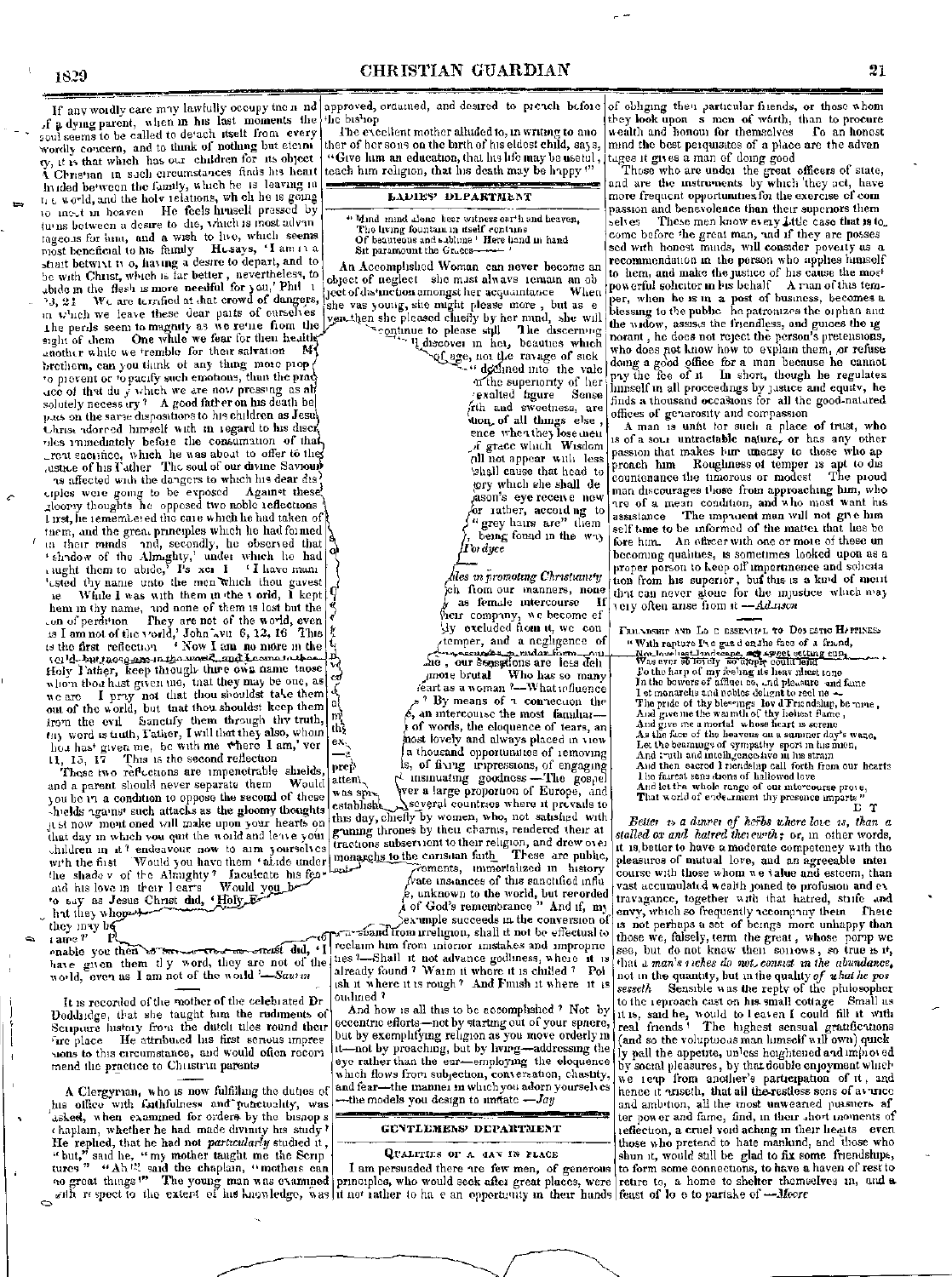# CHRISTIAN GUARDIAN

 $*_{\pi}$ \* The proceeds of this paper will be applied to the sup<br>port of superannuated or worn out Preachers of the M E<br>Church in Canada and of widows and orphans of those<br>who have ded in the work, and to the general spread the Gospel

# CHRISTIAN GUARDIAN.

# YORK, SATURDAY, DECEMBER 5

# **INTEMPERANCE**

*'Temperance* and exercise-says a good writer-have been justly called the two best physicians in the world and if these were carefully attended to others would not be wanting The truth of this proposition has been asserted by the most learned and judicious writers in the civilized world, and has been assented to in the most explicit terms by many heathen philosophers<sup>7</sup> Yet the barner it might have been expected to erect against the progress and influence of intemperance has in every age and nation, fallen prostrate before the gigantic power of an appetite, unnatural in its origin, morbid in it self, and destructive in its consequences, an appetite, that in the whole empire of its cruel sway, blasts the fairest pros pects of industry, convuises every part of the domestic terri tory, saps the foundations of health, and drinks up the foun tuns of life That intemperance-we use the word in its common acceptation as meaning excess in the use of ardent Sprits-exists, progresses, nay even marches forward, in its runous traumphs, to a most alarming extent in this Province the invoices of our mporting grocery merchants-the returns of our mapectors of Stall Lacenses-the frequency of distil leries and grog shops (those detestable nuisances)-the ple thoratic countenances of hundreds-the daily returns of co roners-the death telling annunciations of our weekly pe riodicals-the tears of many scores of heart broken females and the soul piercing cries of starving orphaus-afford an presistible and most appalling testimony This gorged yet hungry monster contents not humself with the refuse of socie ty-he carries on his work of destruction among its most valued members He cuts the nerve of youthful enterprise -he enervates the arm of manhood vigour-and werse than annihilates the counsel of aged experience He wages war with the professions-and, at eac time reduces to a premaure grave or to parament degrace the brightest comment and, at another time, robs the unfortunate and of the barafflicted of the counsels and prescriptions of the most learn ed and skilful physician\*-and, at another time, cursos the community with a carousing tippling minister or school teacher, than whom a more dreadful scourge never visited any people He not unfrequently invades our courts of justice and there holds up to public view the trembling rerve-the reddened countenance, and faltering tongue of inebriety in stead of the unpersonated sobriety of Areopegan justice and spreads abroad among somety the pestilence of a drunken<br>Magistrate s example He even places his dilapidating foot within the Halls of our Legislature./ and there either pre sents us with the sorry figure of a grinning, re-ling toper, making laws for a civilized intelligent people, or the majes tic ruins of what might ornament the Forum-impart in valuable blessings to the nation-and shine with unfading and inconceivable dustre before the Eternal Throne Did the Giant here fix the confines of his destructive march did the "river of fire" here come in contact with a barrier that could defy the assaults of its mighty surging torrent, did the "deleterious poison' here exhaust the malignity of its Lody and soul destroying power - did the contagious disease ecase to depopulate with these unhappy victims of its bloody career-us might, with propriety, in such a case 'feel, and weep aud pray, and labour to slay the enemy to turn the fiery torrent clean away from human society, to

The late Attorney General of the N York State—one of<br>the most splendid generals of the N York State—one of<br>the most splendid generas that the U States can boast of<br>was under the necessity of resigning lus office on account too and fro, and drivelling "like some paralytick or a fool

<sup>†</sup> At a recont meeting—at which we were present—as sembled for the purpose of suppressing Intemperance a Representative of one of the most intelligent and wealthy countes in this Province, with his kindred associates stoo spirits, while

" his feeble tongue, Unable to take up the cumbrous word,<br>Ley quite dissolved Before his maudin eyes Lay quite dissolved Before lins maudlin<br>Saw dim and blue the double tapers dance Lake the san wading through the misty skv

put the dele's lous poison' far from the habitation of man, to bamsh the contag ous disease from the world But oh! when the Herculcan foe makes his belligerent visits to the abodes of domestic life, when the destroying angel unsheathes his sword, and with one fatal hlot, buries forever the ripering talents of a promising youth-the fond hope of sur rounding connexions and the cheering anticipations of an affectionate parent, or when he pours out the vial of his wiath upon the head of a helpless innocent family-reduces the care worn afflicted mother to a walking skelcten, and dooms an infant offspring to the miseries of a piemature or phanage, when the domestic habitation-in which abun dince peace, and joy might have cheered every heart and gladdened every countenance-is thus turned into a scene of weeping and desolation should not every feeling heart, every patriotic mind, be fruitful in expedients and labours to allevi ate the condition of the unfortunate and to save from des truction our follow men? We are persuaded that, perverted foeling of humanity must beat hulists against this common enemy Butstimulus yet be wanted to enlist grove our nature let us for once my tations of distress Let us yonder sobbing parents say watches of the night weepin curousing at a neighbouring individually crying-' O my Absalom ' would to God I he son my son' -Or if you a

scen**e,** let us go on a few si where you see the light em<sup>4</sup> and hear the chilling wind ! Do you see that emacrated for bending over a few coals and  $e_i$ her trembling arms, while thre tures come around her, each oryi. See the mother cast her parenta, saying, "My children, I have not ma, says one of the little innocent - Her breaking heart for ther. tears and sobs reply-"My dears, y your mama once had a husband-we entemperance has left respected bern.<br>n luie your father is **we having -a**nd fire to warm our cives by and food to he

We here request the reader to pause this now besotted unnatural father was on ate, and industrious, and only drank now with his friends, because it was *customary*<sup>f(</sup>

We are aware however, that micmpe<sup>38</sup> ways carry his murderous work to this <sup>par</sup> though it should be remembered that no me. he takes the viper into his bosom whether or flict death No man can say to an indulged; far shalt thou come, and no farther '  $T^{\dagger}c^{\dagger}$ begins with what is called "a prudent use" of wident spirits, he puts himself in the hands of a giant, that in nine instances

out of ten will make him his prey forever Let it also be engraved upon our memories and our J brutal intemperance is a living death and R death eternal, the ' prudent use of ardent application and the heart its limits of feelin

vous system of health<sup>4</sup>ul exhilaration and gain through stimulous, by way of anticipation, is only so much intellectual and vital power cut off at the latter end of I fc It is this adult intemperance, of daily drinking which generates a hot of bodily infirmaties and diseases Loss of appetite-nausca at the stomach-disordered bileabstructions of the liver--haundice--dropsy--hoarseness of voice-coughs-consumptions -theumatic pains- epilepsy -gout-colic-palsy-apoplexy-meanity are the bodygaards which attend intemperance in the form of tipping and where the odicus name of drunkeness may perhaps never be applied "

Now one word upon the remedy And there is no reme dy effectual but that with which we commenced namely, Temperance the best of physicians To this, almost all con cede The question is, in what way shall we most effectual ly secure and encourage the application of this remedy? For the artificral appetite has rebelled against the law of eason and custom-all powerful custom -sanctions its traitorous demands We answer let supplication and prayers be made to the Throne of Almighty Grace-let unwavering I faith draw regenerating virtuo from Ommpot int compas-

sion Let the Ministers of the sanctuary bit up their voice like a trumpet-let them cry aloud and spare not dignified example and public op men be arrayed and concentrated on the side of Temperance I et our Justices of the Peace-instead of tippling till the midnight hour and by their pes'iferous example seourging community with a greater curse than their judicial administration can repur or atone for-let them handle not, taste not touch not the cnerva ung fire "Ye magistrates to whom the law has centided the discretionary power of giving license for the vending of ardent Spirits and the sword for the numshment of the violations of law will you not stand up to your duty, and do it fearlessly and firmly? No class of men in the conmunity possess as match direct power as you possess and your influence and authority may-by virtuous example-be made greenstible Remember, then, your designation by Heaven to office for this self same thing -and as you would main tain a conscience word of offence, and give up to God a

oyful account we entreat you, to be faithful Through you it the violated law speak out-and righteousness and peace come the stability of our times" Let associations be  $\AA$ med—let  $\emph{Temperature Societes}$  be every where organ zed  $$ ad through the influence of these, in connexion with other forts, let intemperance become as certain and as blacl a  $t$ irk of disgrace upon its votary, as is the less destructive func of murdor On a succeeding page our readers will ind an account of a meeting for the suppression of intem perance and while it will tend to prompt them to throw their mite of influence into the scale of temperance--it inusilso afford pecuhar;pleasure to every patriotic mind, to see gentleman who'justly ranks with the first class in the wo professions of Law and Physic and who fills a distinguished seat in our Legislature voluntarily stepping forth and, by both precept and example advocating entire abstin ence from the use of ardent spirits Equally pleasing mu t it be to every one who wishes well to our country-and to the youth of our fland in particular-that the Honorable Speaker of our Houge of Assembly has had firmness and conseiousness enough to depart from the path of anti chris tian custom and to entice no tippling visitors to life lodgings with bottles of wine or intoxicating drams We hope and pray that such examples will multiply, and that the principlewhich dictate them will prevail until toasts and drams, and healths, are banished flow our land "The caution of an healths, are banished flow our land "The caution of an even when he would show his generosity may ishame many who are called Christians, that think they do not show their good house I ceping, por bid their friends a cleome unless they, under pretence for sending the health round, send the sui round and death with it"  $\bullet$  In conclusion we would say one vord to ratulars of

ardent spirits, and earnestly beg them to read and ponder up on the following remarks

l<sub>al</sub>

∱al

мћеп

้เป๋ เธ

Twhile

noment he

te, <sup>'</sup>thus " Drunkenness is a sin which excludes from beaven<br>The commerce in ardent spirits therefore productive only<br>of evil in time, fits for destruction, and turns into hell niul<br>titudes which no man can number. titudes which no man can number

"I am aware that in the din of business and the cage-<br>thirst for gain, the consequence of our conduct upon our<br>views, and the future destiny of our fellow men are not apt<br>to be realized, or to rrodify our course?

"But has not God connected with all law ful avocations which we have the best of the best of the best of the best of the best of the best of the best of the best of the best of the best of the best of the best of the best of the best of the best of the best of the best of the

the victims

bduced in the

funding the same funding function, and put for each other than the transmit of the transmit of the transmit of the transmit of the transmit of the transmit of the transmit of the transmit of the transmit of the transmit o land by n .<br>Thoirid array gmg—and senang up from the nois within and moin the waves without groans and loud laments, and waitings'<br>Who would attend such stores? Who would labor in such<br>dis illeries? Who would navigate such ships ?"<br>"Oh! were the s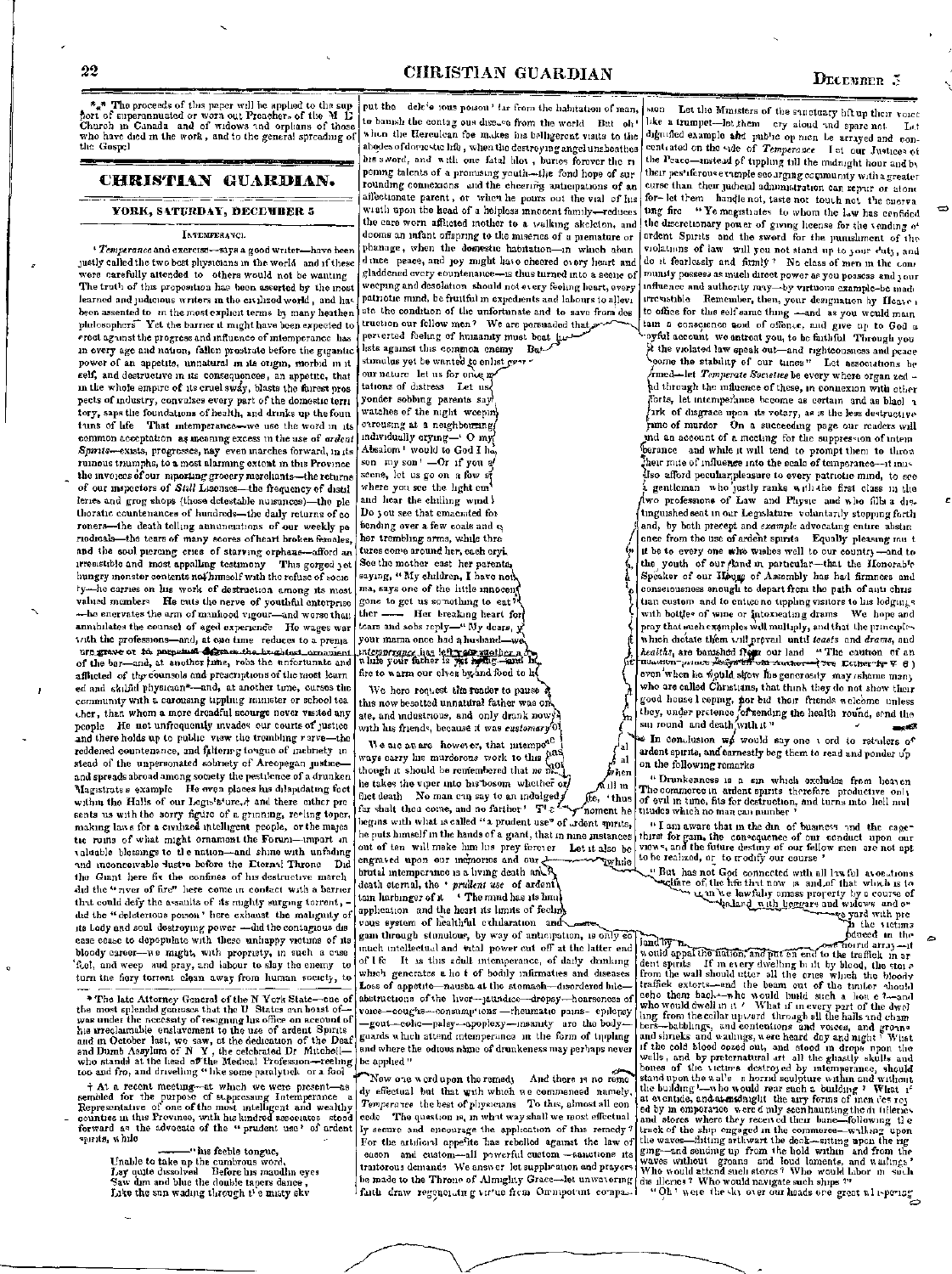# CHRISTIAN GUARDIAN

gallery, bringing down about us all the lamentation and wo wheth untemperance creates and the firm earth, one sonorous medium of sound bringing up arouad us from boneath, the wallings of the danned whom the conmerce in at gallery, bringing down about us all the lamentation and wo

We intended to have made a few observations on the "Ro port of the Commuttee of the General Assembly on Canady<br>"etitions, but the press of other labour has compelled o defer it antil our next We will only add as a motto that we may hereafter say that "the heart of the wise v seih ho rai things-and by hoeral things shall he stand

No Luropeva news of importance since our last, exc ofhold aminne atton of peace between Russia, and Turke t St Petersburgh, on the 1st of October, by Manifesto

Under the proper head our readers will find the Royal freedomation for convening the Legislature on the 8th  $\zeta$ faminey next

IT The late Rev Mr Clarke, of Frome was one day<br>the day a friend, 'How he kept himself from being involtaged in quarrels?' He answered, "By letting the angry<br>person always have the quarrel to lumself '

# GENERAL INTELLIGENCE

# FOREIGY SPAIN

1 private letter from Mudrig, dated Oct 12th,  $\sim$ ays Our government is the first which has meur red the disgrace of agknowledging Don Miguel as<br>the beginnate king. Nestation the Count de la.<br>Figuerra, Mirquis Mortera attended at the royal residence, and was recognized in all the forms usual m such cases as ambassador of Don Miguel 1st,<br>  $Kng$  of Portugal This event has produced an unpleasant sensation here the sproduced and unpleasant sensation here the spreader of the spreader ्<br>ब -hould have recognized as king hun who has defired<br>cd his mece Phe apostolics alone are satisfied e)  ${\bf E}_k$ **FRANCE** ın٠

Associations to refuse the payment of taxes laid BU) by the new budget, have been formed in all parts of<br>I rance The Gazette dc France says, "these are state not chimeras It is a plot developed over the whole<br>surface of the realm At first abandoned on ac and du Commerce, subsequently resumed at Paris our action is an interest. We have caused these nad du Commerce, subsequently resumed at Paris our Merced, Whereof, We have caused these here and du Commerce, subsequently res mistaken

 $\boldsymbol{I}$  undatt

tion bapped

 $\circ$ 

tember, which to n dges of Misox and C danka, where the Moisa and the Cal ancasca, swelled by the torrents, caused dreadful Grono was almost wholly destroyed At ravages Rogoredo, a river now flows in the place, where a few duys before, the church of St Schastian and mary fine habitations stood At Canco the waters threatened to swallow up every thing The cler<br>gyman, with his parishoners, assembled in the church, had given up all hopes of escape, and re sted the prayers for the dead, however, only one ber the waters again threatened the communications between Coire and St Gallen, on the frontiers of the Grisons, but the efforts of the inhabitants of Rogatz still kept them within bounds

Storm on the English Coast -The Durham<br>Chronicle of the 17th of Oct says-During the night of Tuesday last, and the whole of the follow

north cast, that no fewer than eighteen vessels were, within that short period, stranded upon the coast between Sunderland per and Hendon, including a distance of about half a mile, the whole of which have already or will shortly become perfect wrecks What renders the catastrophe more deplorably ca lamitous is, that most of these vessels were driven ashore at low water, the most unfavourable crisis of the tide, by which they were precipitated on the rocky part of the coast, where wreck was invisible

It is to be apprehended that the loss sustained on other parts of the coast, if not equally extensive, must have been very great

DOMESTIE



I, by the Grace of GOD of Great Britain and Ire the Tauh, &c &c &c<br>aful Legislative Council  $\rho$ per Canada, and to our ingesses of our sud Pro Parhament at our Town of of December instant, to be d and elected, and to every

er Proclamation bearing date wy of October last, we thought Provincial Parliament to the mber mstant, at which time at you were, held and constrained

YE, that vo taking into our ets, have thought fit, by and with Ar Executive Council, to relieve you you of your attendance at the time by convoking, and by these Presents and each of you, that on Friday, the f January next ensuing, you meet us<br>jetal Pirhament at our Town of York, ACTUAL DESPATCH OF PUBLIC there to take into consideration the our said Province of Upper Ca nana, and therein 20 as may seem necessary, and

B, Lieutenant Governor of our said d Major General commanding our For

at York, this Second day of December, in he year of our Lord One thousand Eight hundred and Twenty nine, and in the tenth year of our Reign J C

By Command of His Excellenc, HENRY J BOULTON, Attorney General

D CAMPRON, Secretary

# SUPPRESSION OF INTEMPERANCE

Agreeably to public notice, a meeting of the in habitants of Ancaster and Beverly, was held in the Union Chapel, Oct 24th, 1829, for the purpose of promoting the cause of Temperance

Mr Sam'l Cornell, was called to the Chair Mr Fred'e Dresser, was requested to act as Se cretary

Rev E Ryerson moved, seconded by John Rolph Esq, That the members of this meeting do now form themselves into a society for the promotion of Temperance, to be called the "The Temperate So ciety, of Ancaster and Beverly "The above reso ng day, the wind blew so tremendously from the lutton was supported by addresses from the move lood -Communicated

and seconder of the motion, and from the Rev John Ryerson - The following constitution was then a dopted

# CONSTITUTION

Article 1 -The object of this society is to restrain the use of ardent spirits to cases in which the use of them may be recommended by medical ad vice

Ant 2 — The Officers of this Society shall be a<br>President, Vice President, Secretary, Treasurer, and a corresponding Committee of five persons<br>Art 3 -- The Othecrs shall be elected on the

Tuesday next after the 4th day of June, annually at which time some person shall be appointed to delt er a discourse at the next anniversary

Art 4-The Officers shall annually report to the Society all their proceedings, the number of members belonging to said Society, the amount of<br>their expenditures, together with their correspon dence with other societies and with individuals

Art 5 -All persons becoming Members of this Society shall subscribe their names or forward them in writing to the Secretary<br>Art 6 —This constitution may be altered or a

mended by the consent of three fourths of the<br>Members present at their Annwersary Meeting<br>Art 7 —This Society shall regularly meet on

the Tuesday next after the 4th day of June in each and every year, at one o'clock in the afternoon, and<br>at such place as may have been agreed upon at their preceding meeting ? \* "

E Ryerson, John Rolph Esq and the Rev John Rycrson, be requested to furnish a copy of their ad dresses for publication -- (The addresses have not yet been received, Ed }

Moved by John Rolph Esq, and seconded by Mr Samson Howell, that the Bev E Ryerson be re quested to attend the next anniversary of this So ciety, and deliver a discourse on the occasion

It was then moved and resolved that the proceed ngs of this meeting be published in the Christian Guardian -The thanks of the meeting having been outential the Chairman Cr. has praise worthy conduct in the chairman Cr. has praise worthy conduct in the chair the Assembly dispersed<br>By order of the meeting I. DEESSER, Sec'y Ancaster, Oct 24th 1829

The following arc the Officers for the ensuing чем

REV JOHN RVERSON,-Prest

MR SAMUEL CORNELL,-Vice Prest

MR  $C$ AMBEL2<sub>1</sub>-7 reasmer

ME  $\Gamma$  DEESSER,-Sec't

CORRESPONDING COMMITTER

Conradt Cope,

Abner Everitt,

E C Griffin,<br>F Mickle Roy,

 $\mathbf{\bar{W}}$  T Coe,

Sampson Howel',<br>W W Simons

WFLLAND CANAL -The weather having moder a ted, a little vessel called the General Brock, of  ${\bf Y}$ ork, came over from that place to go through to Lake.<br>Erie, and the American schooner R H Boughton, Captain Andrew Estes, went from Youngstown, both ressels gotsafe up to the Deep Cut, and at the Lock, those feelmgs, 'that sometimes are called national, broke out, and Capt Estes, we learn, received some personal marks expressive of them -On Fuesday ast, the two vessels were laying in Chippawa, the Boughton, we understand, has gone to Buffalo, and eturns to Youngstown in the course of the week -Nuagara Herrald

DIED-On Monday last, at 3 o clock, P M at his fa<br>ther s house at Spadina Quetton Saint George Baldwin -<br>This youth had nearly attained bis twentieth year dearly<br>beloved by his family and friends, and equally esteemed by<br>th those with whom ne formed irlendening at school A pulmo<br>have consumption of two years continuance, has thus early<br>taken him from life, and has robbed society of all that his<br>annable disposition and useful acquirements had

\$1829